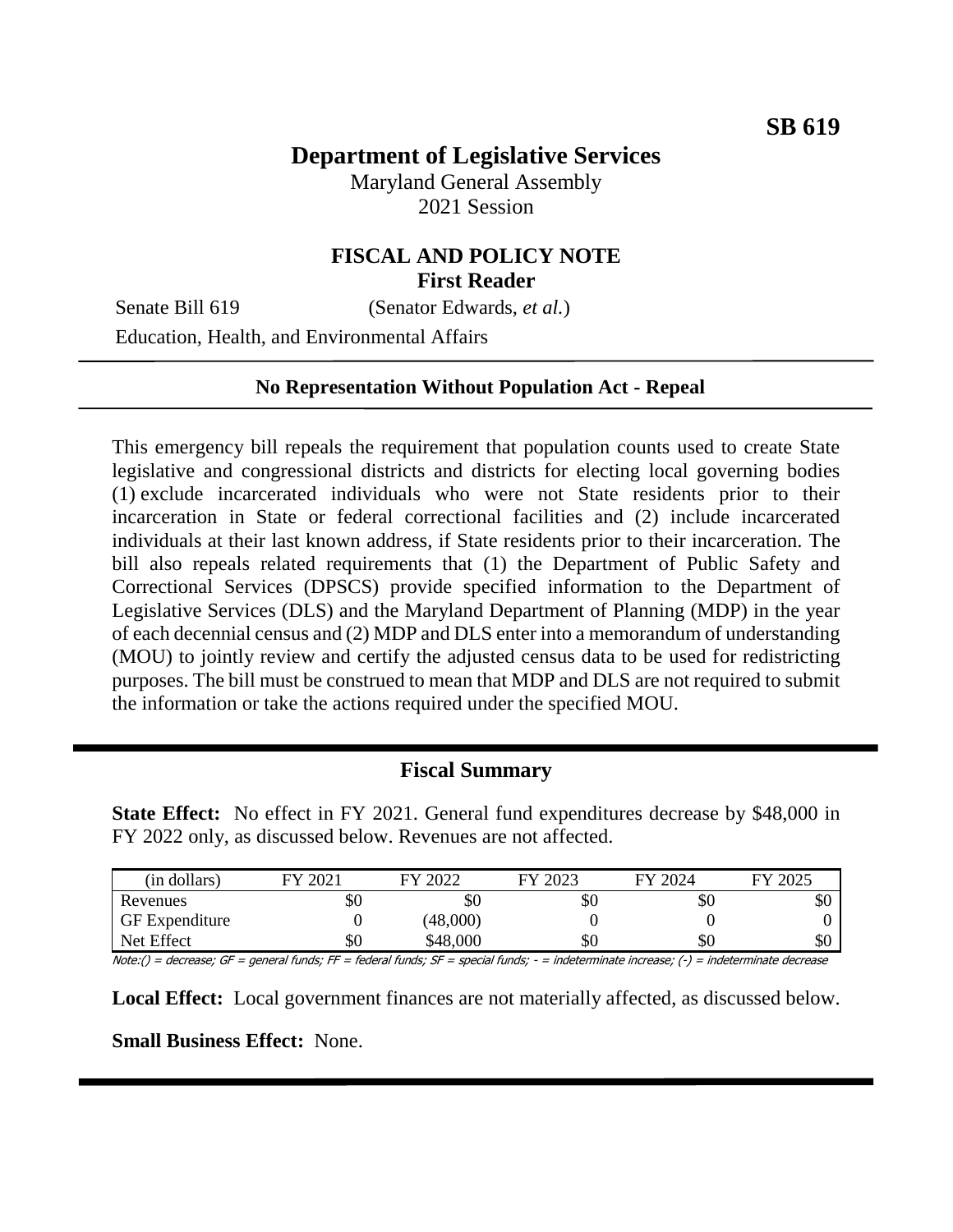### **Analysis**

**Current Law:** Chapters 66 and 67 of 2010 (No Representation Without Population Act) require that population counts used to create the State's legislative and congressional districting plans and legislative districts used to elect local governing bodies exclude individuals incarcerated in State or federal correctional facilities (as determined by the decennial census) who were not State residents prior to their incarceration. Individuals incarcerated in State or federal correctional facilities who were residents of the State prior to their incarceration must be counted at their last known residence.

Chapter 538 of 2020 requires DPSCS to provide to MDP and DLS specified identifiable information for each individual incarcerated in a State correctional facility on April 1 in the year of the decennial census, including each individual's last known address. The Act further requires MDP and DLS to enter into a specified MOU by August 1 in the year of the decennial census. The terms of the MOU must require MDP and DLS to work collaboratively to:

- summarize the results of specified geocoded data created by MDP;
- identify individuals incarcerated in State or federal correctional facilities in the State that will be included in the adjusted census data;
- make any necessary changes to MDP's geocoded database;
- jointly review for accuracy any changes to the census data by any software vendor or other entity; and
- jointly certify the data to be used for redistricting by March 15 in the year following the decennial census.

MDP regulations establish requirements and procedures related to the geocoding process.

**State Expenditures:** Implementation of the requirements of Chapter 66 and 67, as discussed above, involves geocoding tens of thousands of prisoner address files in coordination with DPSCS and adjusting the census data. MDP estimates that the geocoding process will take approximately three to four weeks once the State has received the necessary redistricting data from the U.S. Census Bureau. In February 2021, the U.S. Census Bureau announced that it will deliver redistricting data to the states by the end of September 2021 – a delay from the bureau's original plan to deliver the data to the states by March 31, 2021.

DLS contracts with a software vendor to adjust the census data to allocate prisoners to their last known address. Contractual costs related to this task are estimated at \$48,000. Thus, under the bill, general fund expenditures for DLS decrease by \$48,000 in fiscal 2022 due to avoided contractual costs, assuming that the State does not receive the necessary census